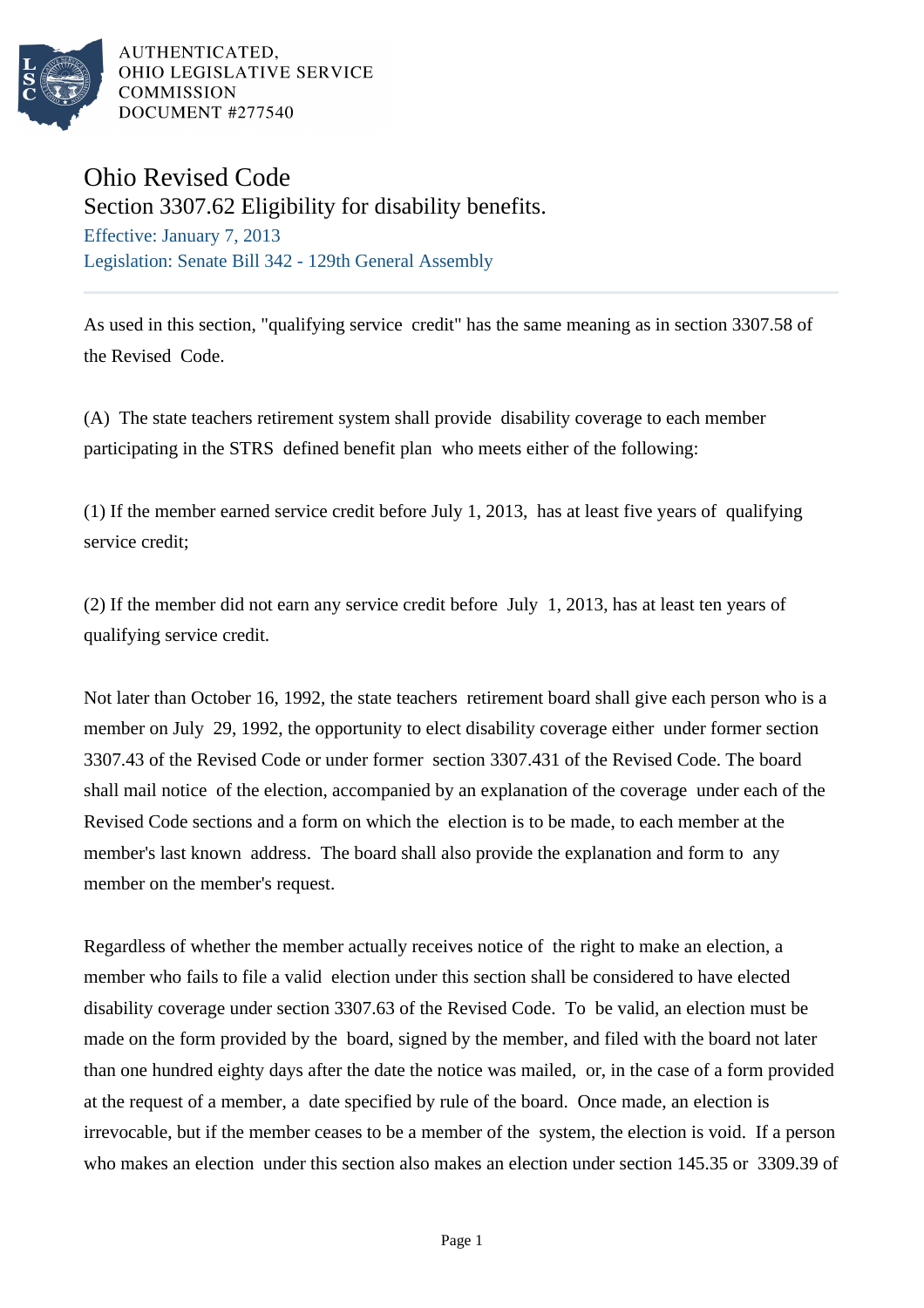

AUTHENTICATED. OHIO LEGISLATIVE SERVICE **COMMISSION** DOCUMENT #277540

the Revised Code, the election made for the system that pays a disability benefit to that person shall govern the benefit.

Disability coverage shall be provided under section 3307.631 of the Revised Code for persons who become members after July 29, 1992, and for members who elect under this division to be covered under section 3307.631 of the Revised Code.

The board may adopt rules governing elections made under this division.

(B) Application for a disability benefit may be made by a member, by a person acting in the member's behalf, or by the member's employer and if the member has disability coverage under division (A) of this section.

The application for a disability benefit shall be made on a form approved by the board. The benefit payable to any member whose application is approved shall become effective on the first day of the month next following the later of the following:

(1) The last day for which compensation was paid;

(2) The attainment of eligibility for a disability benefit.

(C) Medical examination of the member shall be conducted by a competent, disinterested physician or physicians selected by the board to determine whether the member is mentally or physically incapacitated for the performance of duty by a disabling condition, either permanent or presumed to be permanent for twelve continuous months following the filing of an application. The disability must have occurred since last becoming a member, or it must have increased since last becoming a member to such an extent as to make the disability permanent or presumably permanent for twelve continuous months following the filing of an application.

(D) Application for a disability benefit must be made within a two-year period from the date the member's contributing service terminated, unless the board determines that the member's medical records demonstrate conclusively that at the time the period expired the member was physically or mentally incapacitated and unable to make application, except that if the member did not earn any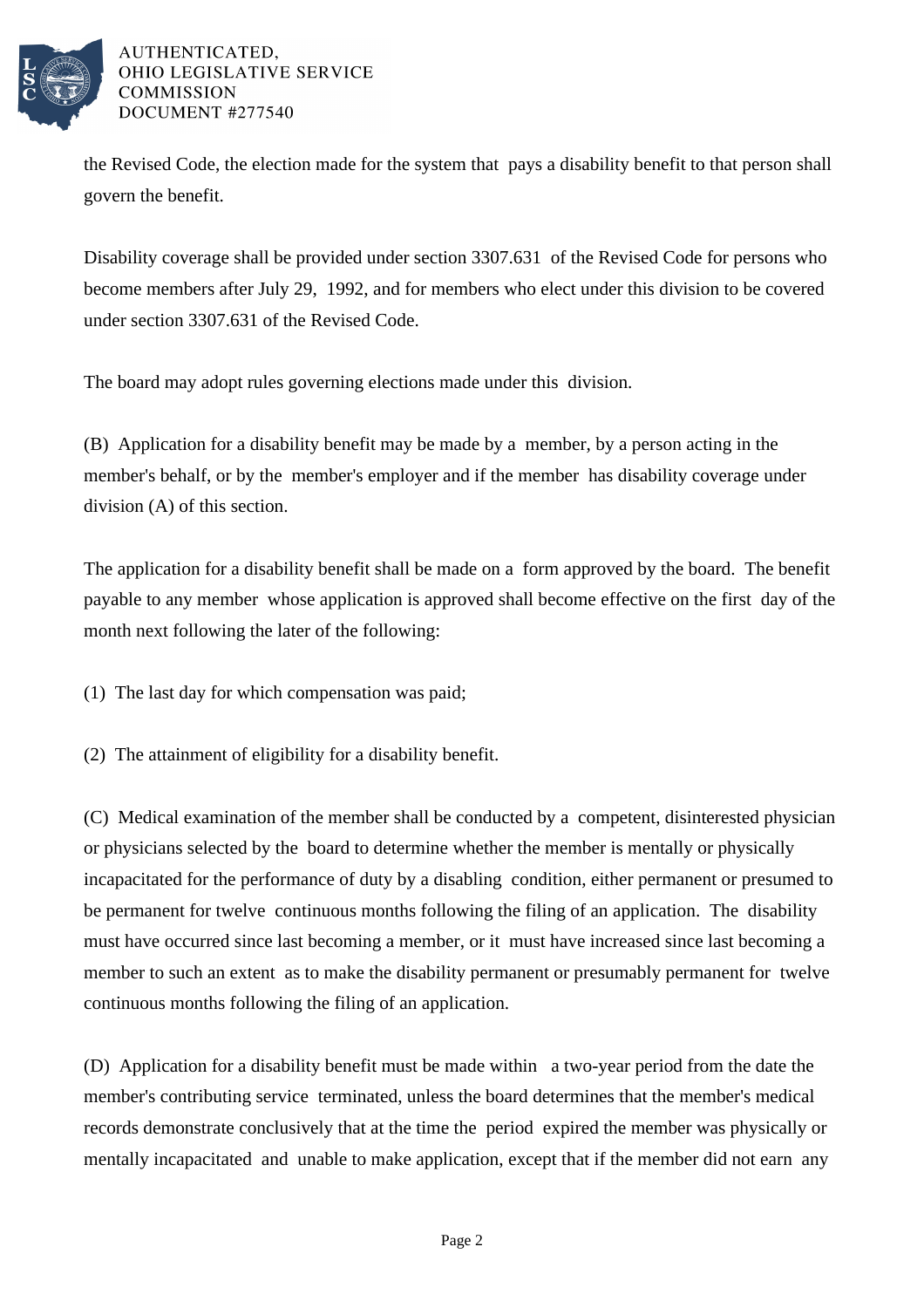

## AUTHENTICATED. OHIO LEGISLATIVE SERVICE **COMMISSION** DOCUMENT #277540

service credit before July 1, 2013, application must be made within a one-year period from the date contributing service terminated. Application may not be made by any person receiving service retirement benefits under section 3307.58 or 3307.59 of the Revised Code or any person whose accumulated contributions standing to the credit of the person's individual account in the teachers' savings fund have been paid under section 3307.56 of the Revised Code.

(E) If the physician or physicians determine that the member qualifies for a disability benefit, the board concurs with the determination, and the member agrees to medical treatment as specified in division (G) of this section, the member shall receive a disability benefit under section 3307.63 or 3307.631 of the Revised Code. If such physician or physicians determine that the member does not qualify for a disability benefit, the report of the examiner or examiners shall be evaluated by a board of medical review composed of at least three physicians appointed by the retirement board.

(F) The state teachers retirement board shall render an order determining whether or not the applicant shall be granted a disability benefit. Notification to the applicant shall be issued, and upon the request of an applicant who is denied a disability benefit, a hearing or appeal relative to such order shall be conducted in accordance with procedures established by the retirement board.

(G) The state teachers retirement board shall adopt rules requiring each disability benefit recipient, as a condition of continuing to receive a disability benefit, to agree in writing to obtain any medical treatment recommended by the board's physician and submit medical reports regarding the treatment. If the board determines that a disability benefit recipient is not obtaining the medical treatment or the board does not receive a required medical report, the disability benefit shall be suspended until the treatment is obtained, the report is received by the board, or the board's physician certifies that the treatment is no longer helpful or advisable. Should the recipient's failure to obtain treatment or submit a medical report continue for one year, the recipient's right to the disability benefit shall be terminated as of the effective date of the original suspension.

(H) If an employer files an application for a disability benefit as a result of a member having been separated from service because the member is considered to be incapacitated for the performance of duty, and the board denies the disability benefit, the board shall so certify to the employer and the employer shall restore the member to the member's previous position and salary or to a similar position and salary.